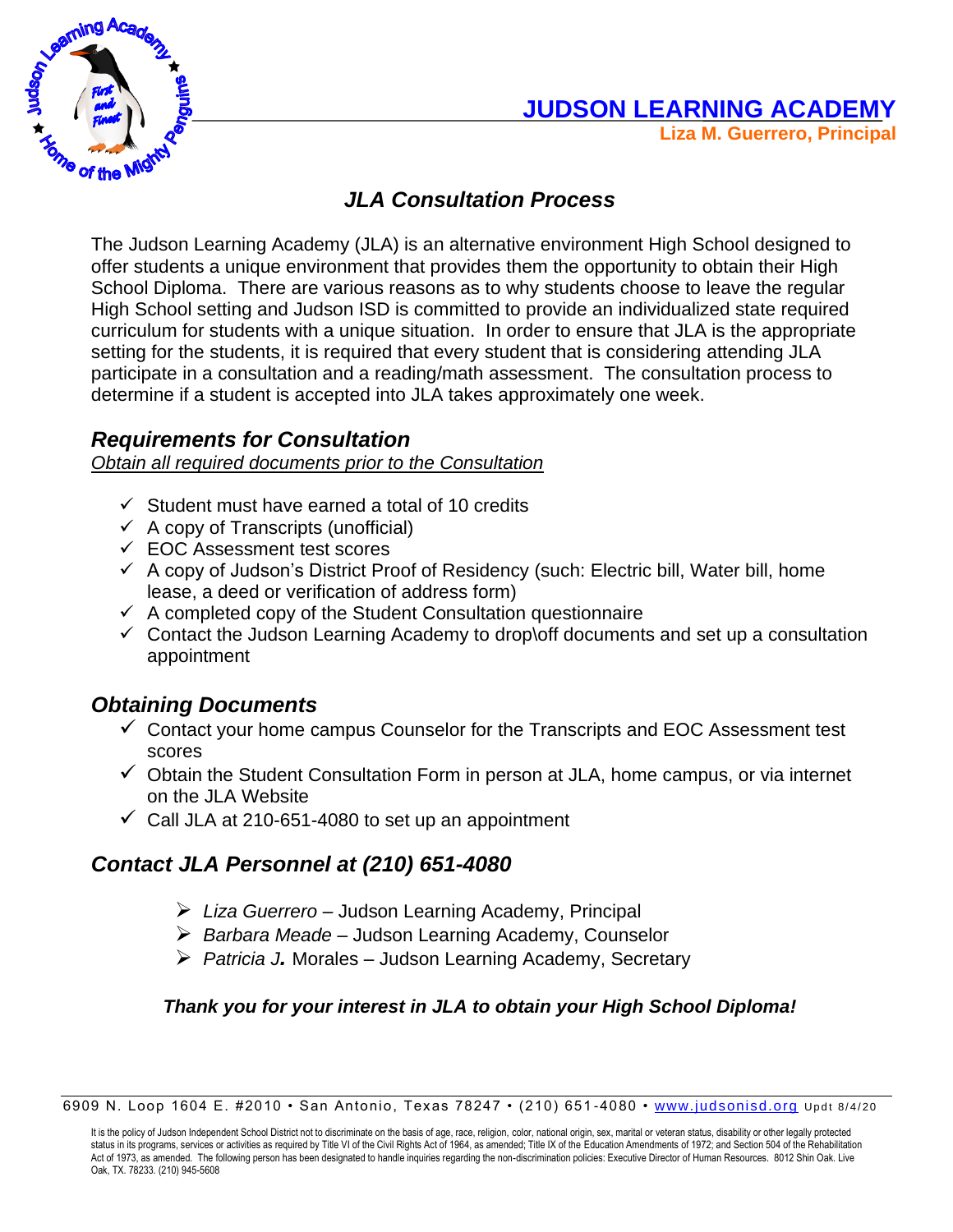

 **JUDSON LEARNING ACADEMY**

**Liza M. Guerrero, Principal** 

# *Student Consultation Questionnaire*

|                                                                                                                                                                               | Student Phone <b>Commission Commission</b> Student Email <b>Commission Commission Commission</b>                                                                                                                                |  |  |  |  |  |  |  |
|-------------------------------------------------------------------------------------------------------------------------------------------------------------------------------|---------------------------------------------------------------------------------------------------------------------------------------------------------------------------------------------------------------------------------|--|--|--|--|--|--|--|
| <b>Student History</b>                                                                                                                                                        | How long have you been enrolled in Judson ISD? __________Current grade level___________                                                                                                                                         |  |  |  |  |  |  |  |
|                                                                                                                                                                               |                                                                                                                                                                                                                                 |  |  |  |  |  |  |  |
| Why are you choosing to join the Judson Learning Academy?                                                                                                                     |                                                                                                                                                                                                                                 |  |  |  |  |  |  |  |
|                                                                                                                                                                               | Are you enrolled in any of the following programs? ( $\sqrt{ }$ all that apply)<br>___ Advanced Academics ___ Dyslexia ___ 504 ___ ESL ___ Band/Orchestra ___ Sports<br>___ Special Education (Disability_____________________) |  |  |  |  |  |  |  |
| What subject or extracurricular activity do you enjoy the most?                                                                                                               |                                                                                                                                                                                                                                 |  |  |  |  |  |  |  |
| How did you learn about the Judson Learning Academy?<br><u> 1989 - Johann Harry Harry Harry Harry Harry Harry Harry Harry Harry Harry Harry Harry Harry Harry Harry Harry</u> |                                                                                                                                                                                                                                 |  |  |  |  |  |  |  |
| What are your expectations from the Judson Learning Academy setting?                                                                                                          |                                                                                                                                                                                                                                 |  |  |  |  |  |  |  |
| <b>Parent or Guardian Recommendation</b>                                                                                                                                      |                                                                                                                                                                                                                                 |  |  |  |  |  |  |  |

How will the Judson Learning Academy setting be beneficial to your son's or daughter's academic career?

\_\_\_\_\_\_\_\_\_\_\_\_\_\_\_\_\_\_\_\_\_\_\_\_\_\_\_\_\_\_\_\_\_\_\_\_\_\_\_\_\_\_\_\_\_\_\_\_\_\_\_\_\_\_\_\_\_\_\_\_\_\_\_\_\_\_\_\_\_\_\_\_\_\_\_\_\_\_\_\_\_\_\_ \_\_\_\_\_\_\_\_\_\_\_\_\_\_\_\_\_\_\_\_\_\_\_\_\_\_\_\_\_\_\_\_\_\_\_\_\_\_\_\_\_\_\_\_\_\_\_\_\_\_\_\_\_\_\_\_\_\_\_\_\_\_\_\_\_\_\_\_\_\_\_\_\_\_\_\_\_\_\_\_\_\_\_ \_\_\_\_\_\_\_\_\_\_\_\_\_\_\_\_\_\_\_\_\_\_\_\_\_\_\_\_\_\_\_\_\_\_\_\_\_\_\_\_\_\_\_\_\_\_\_\_\_\_\_\_\_\_\_\_\_\_\_\_\_\_\_\_\_\_\_\_\_\_\_\_\_\_\_\_\_\_\_\_\_\_\_ \_\_\_\_\_\_\_\_\_\_\_\_\_\_\_\_\_\_\_\_\_\_\_\_\_\_\_\_\_\_\_\_\_\_\_\_\_\_\_\_\_\_\_\_\_\_\_\_\_\_\_\_\_\_\_\_\_\_\_\_\_\_\_\_\_\_\_\_\_\_\_\_\_\_\_\_\_\_\_\_\_\_\_ \_\_\_\_\_\_\_\_\_\_\_\_\_\_\_\_\_\_\_\_\_\_\_\_\_\_\_\_\_\_\_\_\_\_\_\_\_\_\_\_\_\_\_\_\_\_\_\_\_\_\_\_\_\_\_\_\_\_\_\_\_\_\_\_\_\_\_\_\_\_\_\_\_\_\_\_\_\_\_\_\_\_\_

6909 N. Loop 1604 E. #2010 • San Antonio, Texas 78247 • (210) 651-4080 • [www.judsonisd.org](http://www.judsonisd.org/) Updt 8/4/20

It is the policy of Judson Independent School District not to discriminate on the basis of age, race, religion, color, national origin, sex, marital or veteran status, disability or other legally protected status in its programs, services or activities as required by Title VI of the Civil Rights Act of 1964, as amended; Title IX of the Education Amendments of 1972; and Section 504 of the Rehabilitation Act of 1973, as amended. The following person has been designated to handle inquiries regarding the non-discrimination policies: Executive Director of Human Resources. 8012 Shin Oak. Live Oak, TX. 78233. (210) 945-5608